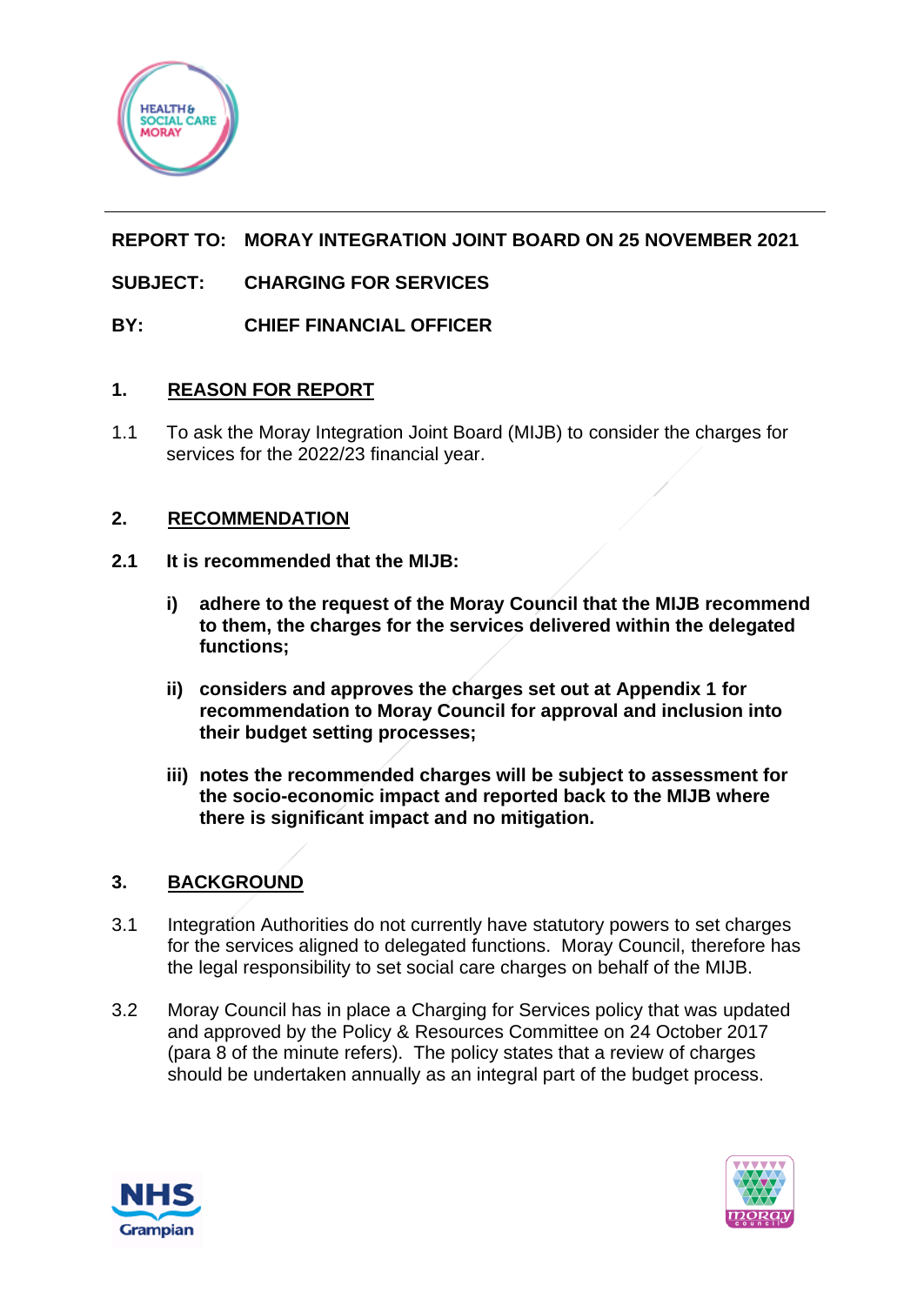- 3.3 During 2017, discussions took place between the MIJB Chief Financial Officer and the Chief Financial Officer, Moray Council, where it was considered appropriate for the MIJB to be involved in the setting of charges for the services it has commissioning responsibility for. Whilst Moray Council retains the statutory responsibility for this duty, the recommendation made to the Moray Council Policy and Resources Committee at its meeting of 24 October 2017 was that the MIJB should be requested to recommend the charges for services delivered. A report was presented to this Board on 14 December 2017 where it was agreed that the MIJB would take responsibility for recommending charges for services to Moray Council (para 6 of the minute refers).
- 3.4 MIJB have continued to consider the charges it will recommend to Moray Council on an annual basis, ahead of Moray Council setting its charges as part of its budget setting process. The recommendations of the MIJB will be considered at a meeting of the Moray Council on 19 January 2022.

## **4. KEY MATTERS RELEVANT TO RECOMMENDATION**

#### **Charging Overview**

- 4.1 The net funding provided to the MIJB from Moray Council considers the impact of social care income generation from charging for services. On this basis, the MIJB Chief Officer, Chief Financial Officer and the Chief Financial Officer, Moray Council have together considered an equitable approach reflecting this position.
- 4.2 Not all charges are within the control of the Moray Council. Some charges levied by the Council are set by statute, some are limited by statute and some have the method of calculation prescribed by statute.
- 4.3 In prior years, Moray Council' methodology for proposing charges has been in-line with the Consumer Price Index (CPI). The CPI 12 month rate released in September 2021 was 3.1%. CPIH extends the CPI to include a measure of the costs associated with owning and maintaining a home, along with council tax and is considered the most comprehensive measure of inflation. Currently (September 2021) CPIH is 2.9%.
- 4.4 It is important, when considering the setting of charges to also consider the MIJB's overall financial position. Another report being presented to this meeting today is the Revenue Budget Monitoring position to the end of September, which includes a forecast to the end of 2021/22 of a £2.3 M, overspend to the end of the financial year, although this will be reduced by the recent announcement of additional funding to support specific pressures. Salary increases for Local Authority staff have still to be agreed for the current year. A provision has been taken but it is not clear at this stage whether that will be sufficient, given the situation around agreement of the public sector pay policy. Pay inflation is an important measure as approximately 40% relating to Moray Council and 45% relating to NHS Grampian MIJB expenditure is attributable to wages and salaries and has considerable impact on the MIJB financial position.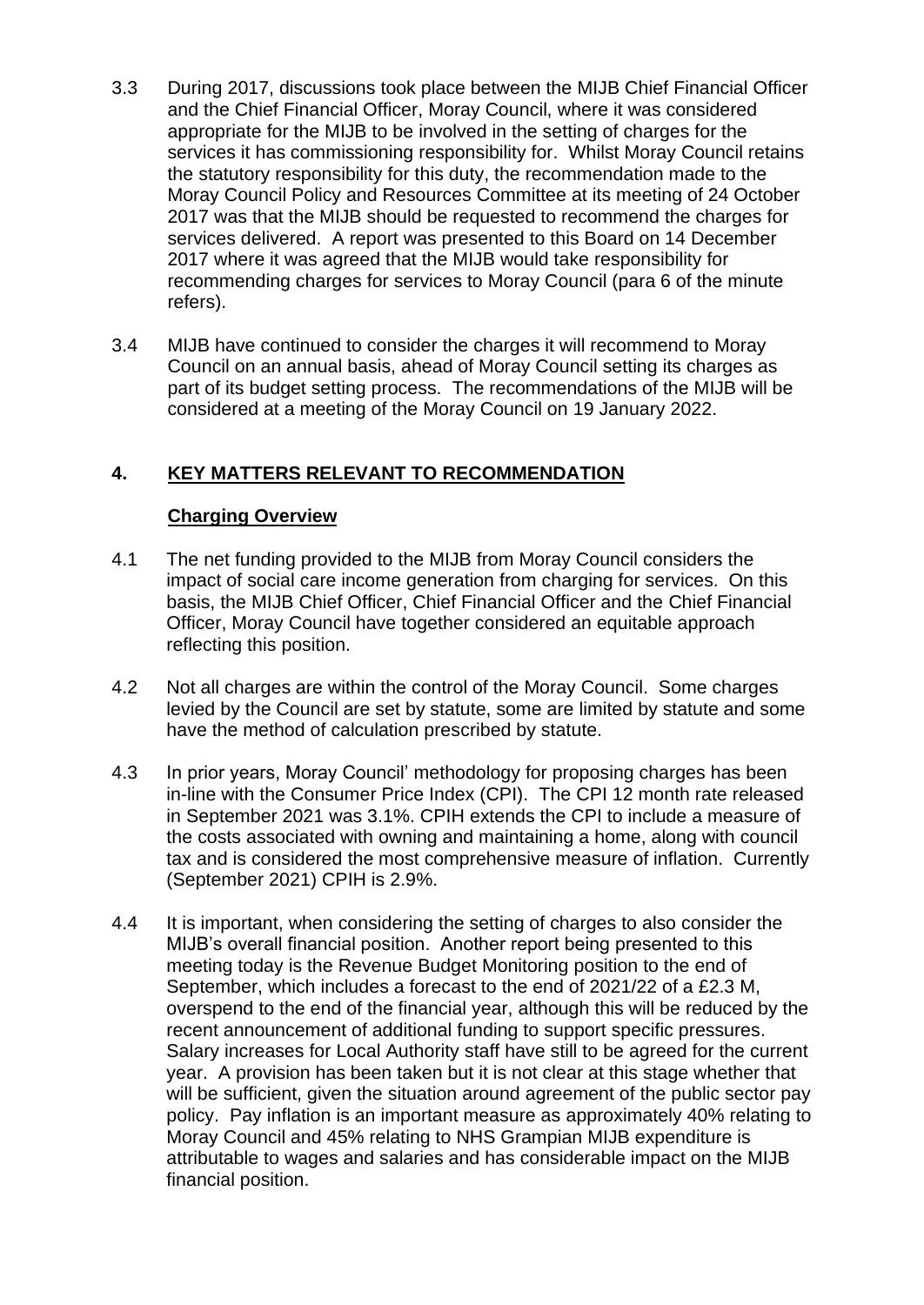## **Charging for Care Services (means tested)**

4.5 It is necessary that the MIJB considers its approach to income maximisation within the context of its existing policies and the broader context of social care. The introduction of Self-Directed Support through the Self Directed Support (SDS) (Scotland) Act 2013 led the Moray Council to review its charging policy for non-residential services to ensure a fair, effective, consistent and transparent system. This led to the introduction of the Contributions Policy. Under SDS, individuals are informed of their entitlement to support as part of their overall personal budget designed to meet their needs and achieve their outcomes. It also determines how much they will have to contribute (based on their ability to pay) for the care and support they choose. With the introduction of the Contributions Policy, the number of services for which charges were being made were reduced. It is important to understand that charges still require to be determined to enable personal budgets to be calculated and any associated contributions to be applied to overall budgets. The Contributions Policy has recently been reviewed and approved at a meeting of the Moray Council on 10 November 2021. A report is included for noting on this agenda. There is now a focus on the findings and recommendations as set out in the report published in February this year on the Independent Review of Adult Social Care [https://www.gov.scot/publications/independent-review-adult-social-care-](https://www.gov.scot/publications/independent-review-adult-social-care-scotland/documents)

[scotland/documents.](https://www.gov.scot/publications/independent-review-adult-social-care-scotland/documents) The progress around the recommendations made will determine future local policy. It should be noted that the thinking behind the report extends to what is believed to be right and fair for people receiving social care supports in their own homes. It is recommended that people should no longer be charged for non-residential social care support such as care and, support at home, and day care as it is believed that it does not make sense for people to have access to health care free at the point of need but, in circumstances that are equally related to their health and wellbeing, to be charged for support.

# **Taper**

- 4.6 If a service user has income over the charging threshold, the local authority has the power to determine what the person pays for their service, provided it does not exceed the cost of providing that service.
- 4.7 COSLA recommend that the charge towards social care is not based on all remaining income. A percentage is determined of the remaining income that is available to the service user over the threshold and this determines the maximum contribution a service user will pay towards their care.
- 4.8 The Contributions Policy approved by Moray Council on 10 November 2021 considered Taper Relief and at what percentage of the service user's available income and capital would be subject to a financial assessment. Any Taper of less than 100% of available income means the service user keeps some additional income above their charging threshold/minimum income guarantee (which supports the principles of the guidance including the Contributions Policy being human rights compatible, ensuring dignity, supporting independent living and maximising economic participation in the community for the service user). The 2021/22 Taper percentage has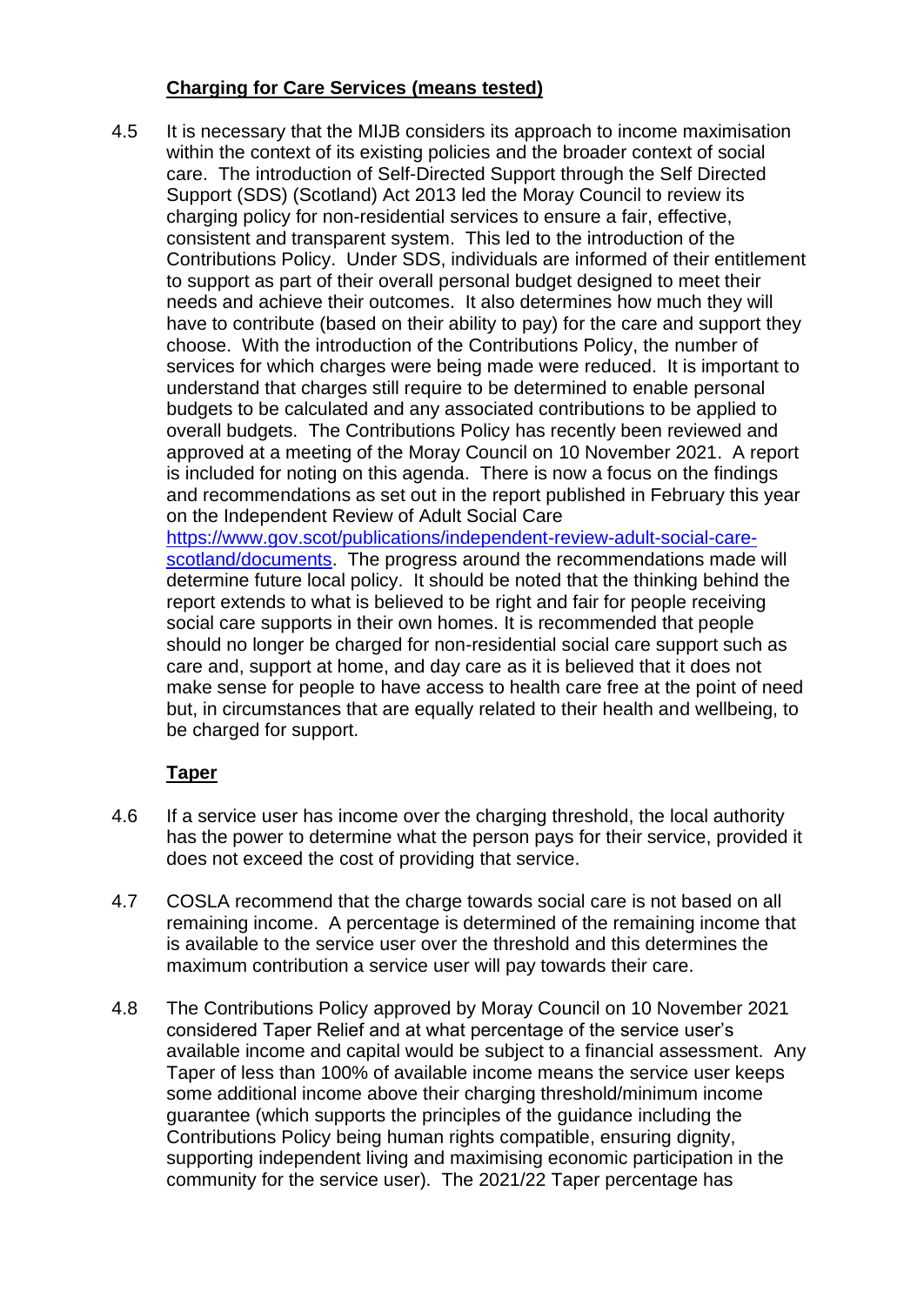remained at 70% of the Service User's available income. The proposal here is to maintain again that level of 70%.

## **Charges for Care Services (non-means tested)**

- 4.9 In addition to services charged against an individual's financial assessment, a small number of services are charged at a flat rate. In 2019, flat rate charges were benchmarked nationally and recommendations were made accordingly.
- 4.10 Previously, it had been agreed that locally, a review would be carried out during 2021 on non-means tested charging with a view to incorporating this within the Contributions Policy. The revised Contributions Policy now separates out the non-means tested charges. The future of flat rate charging will be aligned to recommendations made through national review and developments that stem from the report published in February this year on the Independent Review of Adult Social Care [https://www.gov.scot/publications/independent-review-adult-social-care](https://www.gov.scot/publications/independent-review-adult-social-care-scotland/documents)[scotland/documents](https://www.gov.scot/publications/independent-review-adult-social-care-scotland/documents)
- 4.11 It is proposed to retain the existing flat rate charges at the current level, (with the exception of the Community Alarm increase approved by Moray Council at its meeting on 18 February 2021 (para 4 refers).
- 4.12 The community alarm service is provided to support independent living at home. Historic charges have not reflected the cost of providing this service including staffing costs, assessment, installation and collection of equipment, administrative costs etc.
- 4.13 The 2019 benchmarking exercise highlighted the following:
	- The Scottish average at that time was £3.63 per week.
	- Moray was the second lowest in Scotland with a charge of £1.48 per week.
	- There are currently 1,529 individuals in Moray being charged for utilising a community alarm.
- 4.14 The MIJB, agreed at its meeting of 26 November 2020 that it would aim for the charge to reach the national average over a four year period. In 2021/22, the charge increased to £33.22 from £26.24 per quarter. To continue with what has been previously agreed by the MIJB and Moray Council it is being proposed to uplift this charge again for 2022/23 by the same percentage taking the charge to £40.20 per quarter. At this stage it is anticipated that this level of uplift will continue into 2023/24, however, a position will be sought on the national position at a later date. The potential increase in income based on the existing number of service users is £42,690.
- 4.15 Local Authorities administer the Blue Badge Scheme on behalf of the Scottish Government, which has set the maximum administration fee at £20. Badge validity lasts for 3 years. It is proposed that this charge is maintained at this level.
- 4.16 In April 2018, The Fairer Scotland Duty, part 1 of the Equality Act 2010 came into force placing legal responsibility on public bodies in Scotland to consider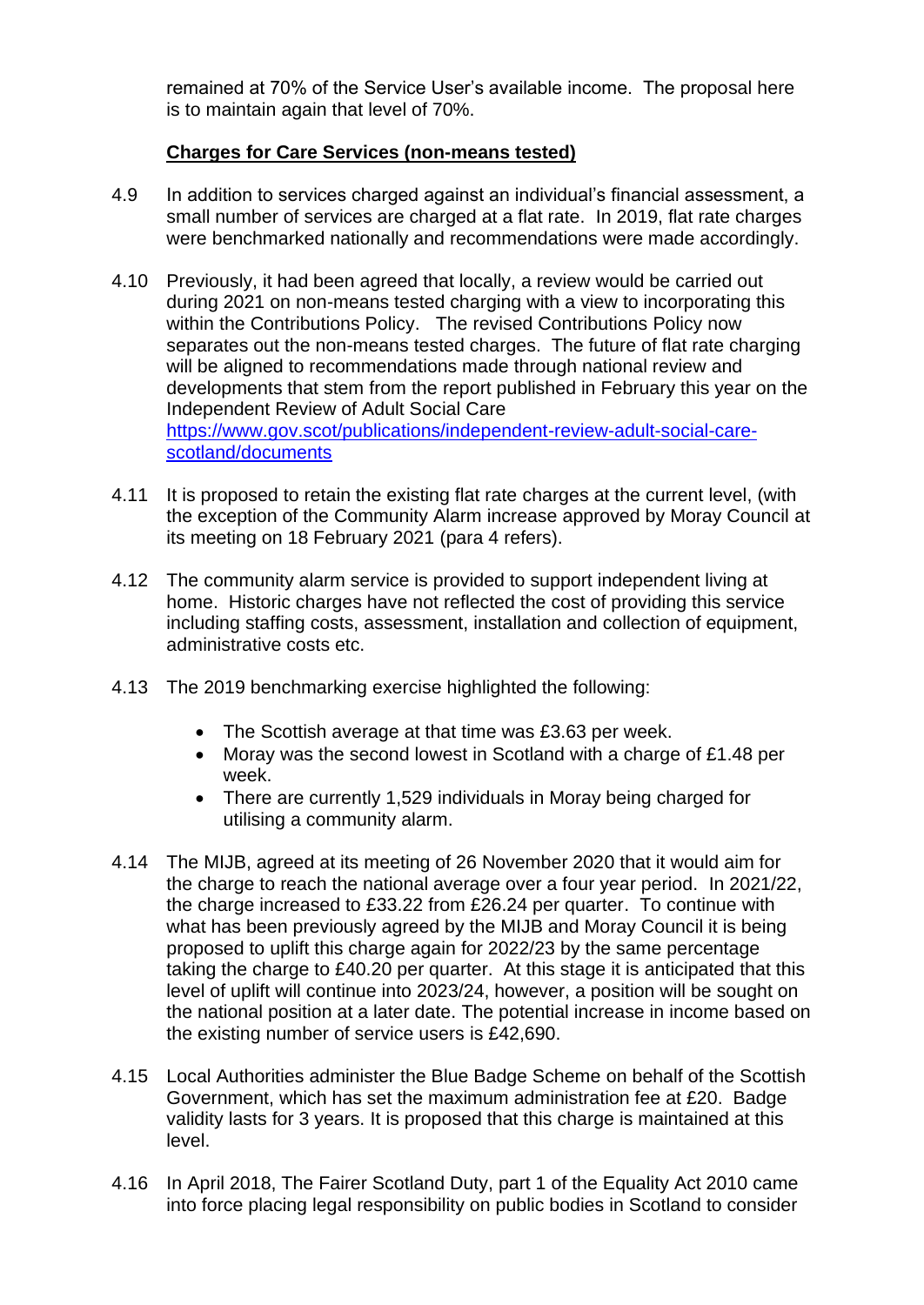how they can reduce inequalities of outcome caused by socio-economic disadvantage when making strategic decisions. In this respect, the setting of charges would fall within this section of the duty and as a result due consideration is being given to the consequent impacts and mitigation.

4.17 HSCM Community Care Finance Team will continue to work with service users and in collaboration with Moray Council's Income Maximisation Team to ensure all individuals are getting the benefits assistance they are entitled to so no one who really needs a service has to give it up.

### **Other Charges**

4.18 Whilst there is still a requirement to be mindful of income maximisation, it is also important to consider that often these additional supports, whilst difficult to quantify, have the ability to provide essential support around social inclusion etc. and therefore prevent individuals requiring additional, more intensive care supports. With the current pressures being experienced in social care, it is important to ensure we continue to drive the remobilisation of these supporting services with the aim of alleviating this pressure where possible and safe to do so. With this in mind, the proposal is to retain all other charges at the 2021/22 levels. The proposed charges are expressed in **Appendix 1**.

### **5. SUMMARY OF IMPLICATIONS**

**(a) Corporate Plan and 10 Year Plan (Local Outcomes Improvement Plan (LOIP)) and Moray Integration Joint Board Strategic Plan "Moray Partners in Care 2019 – 2029"** The levying of charges for social care services is an essential component of delivering priorities on a sustainable basis.

#### **(b) Policy and Legal**

The Public Bodies (Joint Working) (Scotland) Act 2014 dictates that the setting of social care charges will not be able to be delegated by a local authority to an integration authority as part of the joint working arrangements prepared under the Act.

#### **(c) Financial implications**

Charging for services provides a consistent approach to the levying of charges where appropriate, however the net financial benefit is limited and constrained by the Contributions Policy.

#### **(d) Risk Implications and Mitigation**

There are no risks arising directly from this report. There remains a risk in that any increase or introduction of charges could have a detrimental effect on service uptake.

#### **(e) Staffing Implications**

None arising directly from this report

## **(f) Property**

None arising directly from this report